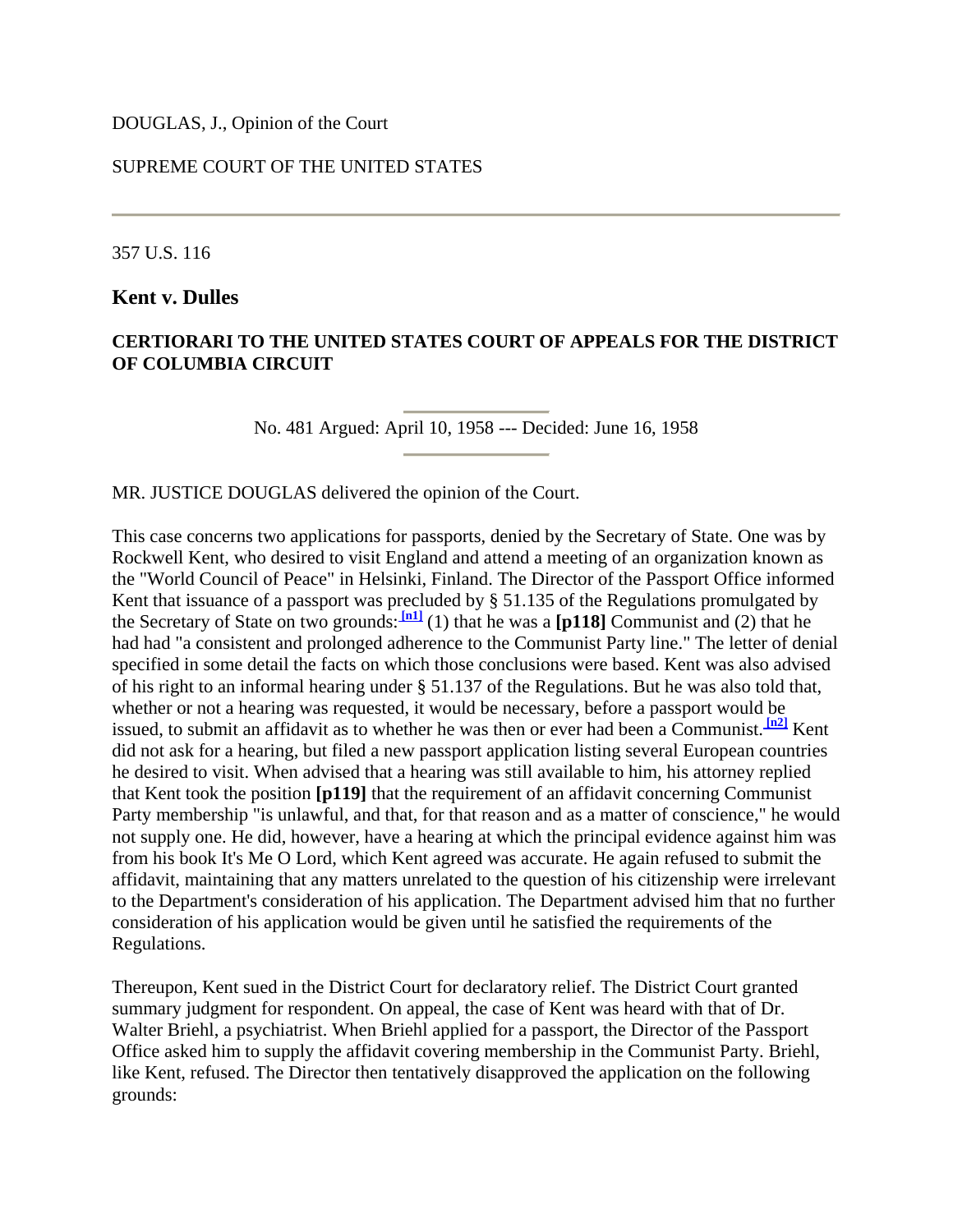In your case, it has been alleged that you were a Communist. Specifically, it is alleged that you were a member of the Los Angeles County Communist Party; that you were a member of the Bookshop Association, St. Louis, Missouri; that you held Communist Party meetings; that, in 1936 and 1941, you contributed articles to the Communist Publication "Social Work Today"; that, in 1939, 1940, and 1941, you were a sponsor to raise funds for veterans of the Abraham Lincoln Brigade in calling on the President of the United States by a petition to defend the rights of the Communist Party and its members; that you contributed to the Civil Rights Congress bail fund to be used in raising bail on behalf of convicted Communist leaders in New York City; that **[p120]** you were a member of the Hollywood Arts, Sciences and Professions Council and a contact of the Los Angeles Committee for Protection of Foreign Born and a contact of the Freedom Stage, Incorporated.

The Director advised Briehl of his right to a hearing, but stated that, whether or not a hearing was held, an affidavit concerning membership in the Communist Party would be necessary. Briehl asked for a hearing, and one was held. At that hearing, he raised three objections: (1) that his "political affiliations" were irrelevant to his right to a passport; (2) that "every American citizen has the right to travel regardless of politics", and (3) that the burden was on the Department to prove illegal activities by Briehl. Briehl persisted in his refusal to supply the affidavit. Because of that refusal, Briehl was advised that the Board of Passport Appeals could not, under the Regulations, entertain an appeal.

Briehl filed his complaint in the District Court, which held that his case was indistinguishable from Kent's, and dismissed the complaint.

The Court of Appeals heard the two cases en banc, and affirmed the District Court by a divided vote. 101 U.S.App.D.C. 278, 239, 248 F.2d 600, 561. The cases are here on writ of certiorari. **355 U.S. 881**.

The Court first noted the function that the passport performed in American law in the case of *Urtetiqui v. D'Arbel,* 9 Pet. 692, 699, decided in 1835:

There is no law of the United States in any manner regulating the issuing of passports or directing upon what evidence it may be done or declaring their legal effect. It is understood, as matter of practice, that some evidence of citizenship is required by the secretary of state before issuing a passport. This, however, is entirely discretionary **[p121]** with him. No inquiry is instituted by him to ascertain the fact of citizenship, or any proceedings had, that will in any manner bear the character of a judicial inquiry. It is a document which, from its nature and object, is addressed to foreign powers; purporting only to be a request that the bearer of it may pass safely and freely, and is to be considered rather in the character of a political document by which the bearer is recognized in foreign countries as an American citizen, and which, by usage and the law of nations, is received as evidence of the fact.

A passport not only is of great value -- indeed necessary -- abroad; it is also an aid in establishing citizenship for purposes of reentry into the United States. *See Browder v. United States,* **312 U.S. 335**, 339; 3 Moore, Digest of International Law (1906), § 512. But throughout most of our history -- until indeed quite recently -- a passport, though a great convenience in foreign travel,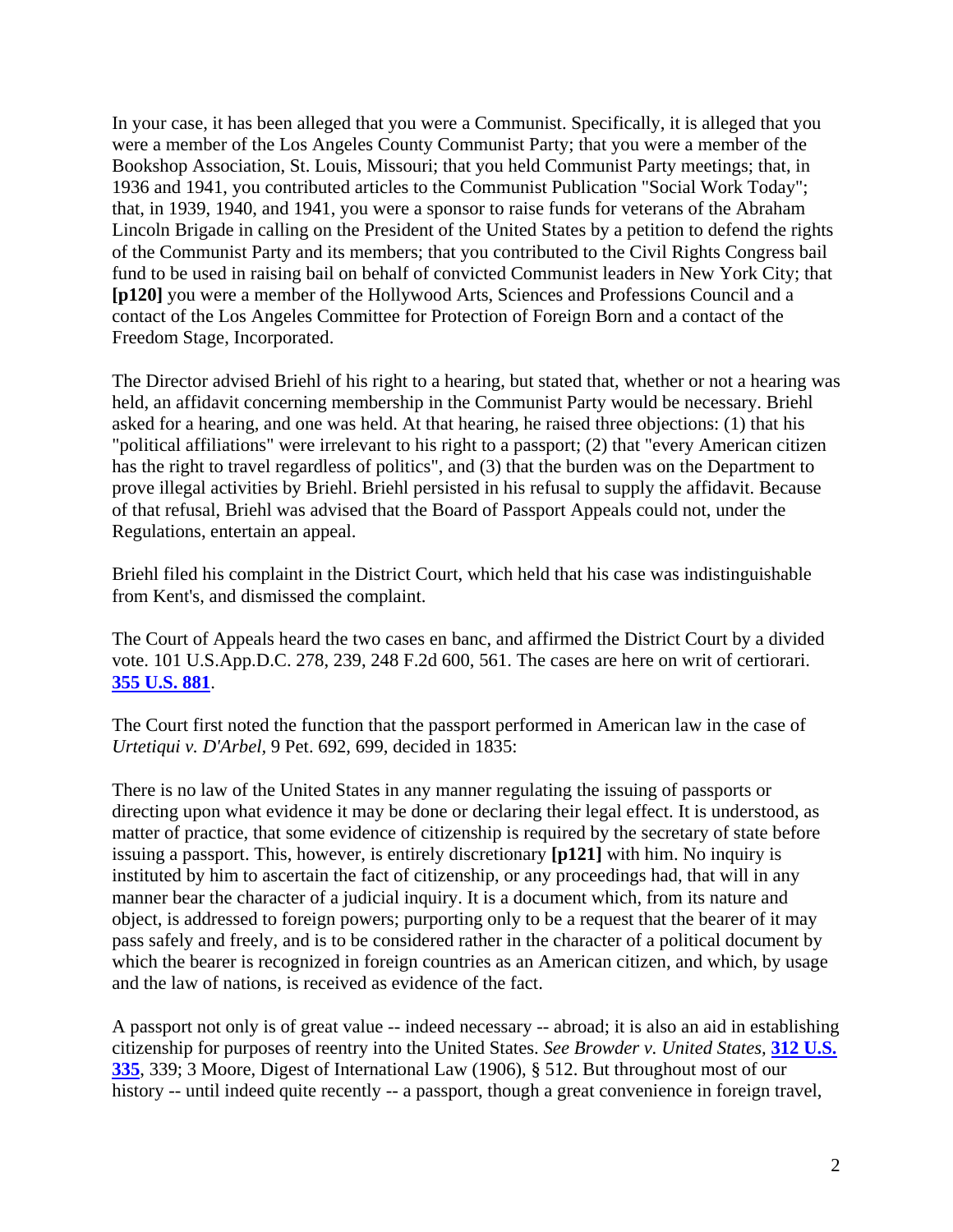was not a legal requirement for leaving or entering the United States. *See* Jaffe, The Right to Travel: The Passport Problem, 35 Foreign Affairs 17. Apart from minor exceptions to be noted, it was first **[n3]** made a requirement by § 215 of the Act of June 27, 1952, 66 Stat. 190, **8 U.S.C. § 1185** which states that, after a prescribed proclamation by the President, it is

unlawful for any citizen of the United States to depart from or enter, or attempt to depart from or enter, the United **[p122]** States unless he bears a valid passport. <sup>[n4]</sup>

And the Proclamation necessary to make the restrictions of this Act applicable and in force has been made. **[n5]**

Prior to 1952, there were numerous laws enacted by Congress regulating passports, and many decisions, rulings, and regulations by the Executive Department concerning them. Thus, in 1803, Congress made it unlawful for an official knowingly to issue a passport to an alien certifying that he is a citizen. 2 Stat. 205. In 1815, just prior to the termination of the War of 1812, it made it illegal for a citizen to "cross the frontier" into enemy **[p123]** territory, to board vessels of the enemy on waters of the United States or to visit any of his camps within the limits of the United States, "without a passport first obtained" from the Secretary of State or other designated official. 3 Stat. 199-200. The Secretary of State took similar steps during the Civil War. *See* Dept. of State, The American Passport (1898), 50. In 1850 Congress ratified a treaty with Switzerland requiring passports from citizens of the two nations. 11 Stat. 587, 589-590. Finally, in 1856, Congress enacted what remains today as our basic passport statute. Prior to that time, various federal officials, state and local officials, and notaries public had undertaken to issue either certificates of citizenship or other documents in the nature of letters of introduction to foreign officials requesting treatment according to the usages of international law. By the Act of August 18, 1856, 11 Stat. 52, 60-61, **22 U.S.C. § 211a** Congress put an end to those practices. **[n6]** This provision, as codified by the Act of July 3, 1926, 44 Stat., Part 2, 887, reads.

The Secretary of State may grant and issue passports . . . under such rules as the President shall designate and prescribe for and on behalf of the United States, and no other person shall grant, issue, or verify such passports.

Thus, for most of our history, a passport was not a condition to entry or exit.

It is true that, at intervals, a passport has been required for travel. Mention has already been made of the restrictions imposed during the War of 1812 and during the Civil War. A like restriction, which was the forerunner of that contained in the 1952 Act, was imposed by Congress in 1918. **[p124]**

The Act of May 22, 1918, 40 Stat. 559, made it unlawful, while a Presidential Proclamation was in force, for a citizen to leave or enter the United States "unless he bears a valid passport." *See* H.R.Rep. No. 485, 65th Cong., 2d Sess. That statute was invoked by Presidential Proclamation No. 1473 on August 8, 1918, 40 Stat. 1829, which continued in effect until March 3, 1921. 41 Stat. 1359.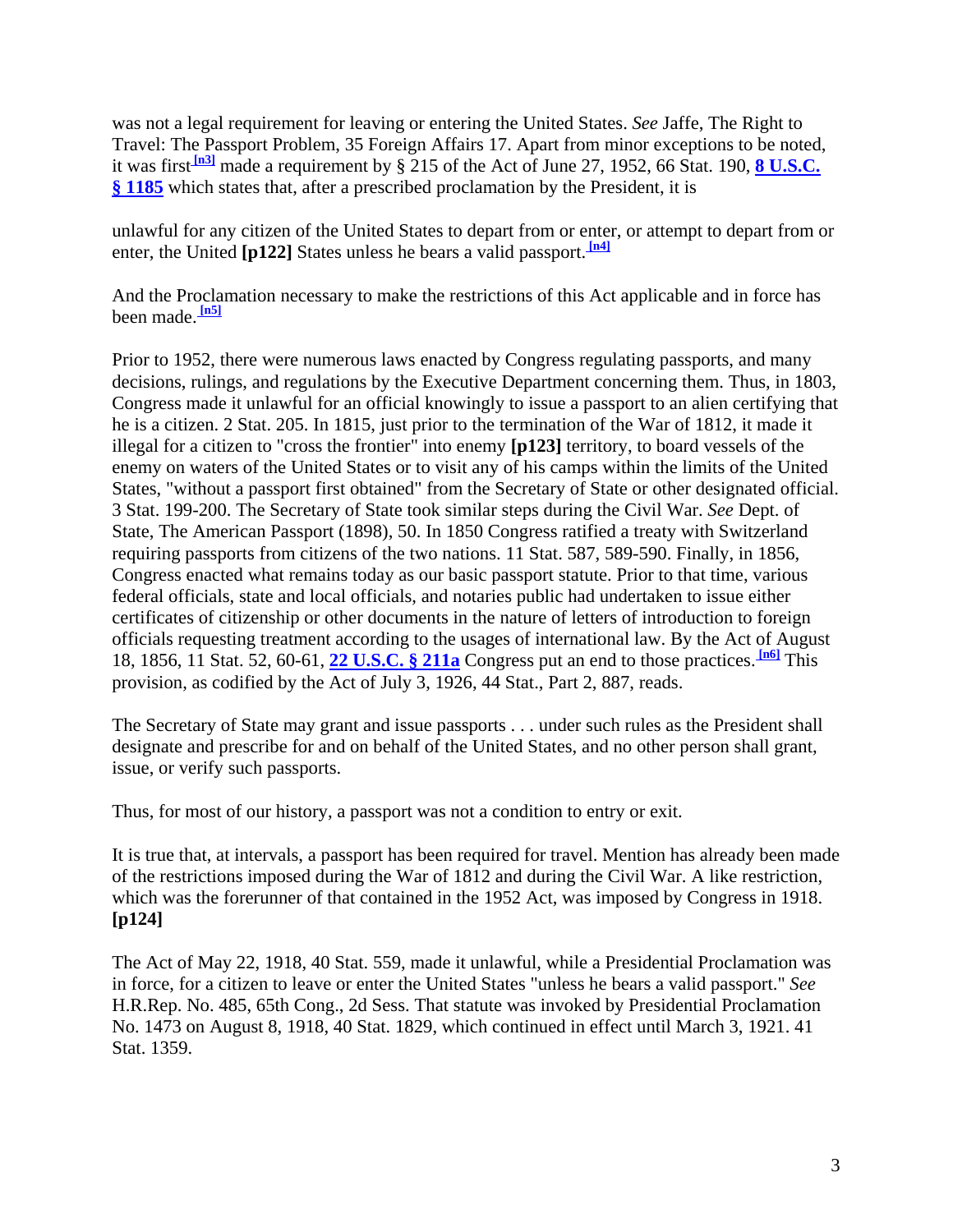The 1918 Act was effective only in wartime. It was amended in 1941 so that it could be invoked in the then-existing emergency. 55 Stat. 252. *See* S.Rep. No. 444, 77th Cong., 1st Sess. It was invoked by Presidential Proclamation No. 2523, November 14, 1941, 55 Stat. 1696. That emergency continued until April 28, 1952. Proc. No. 2974, 66 Stat. C31. Congress extended the statutory provisions until April 1, 1953. 66 Stat. 54, 57, 96, 137, 330, 333. It was during this extension period that the Secretary of State issued the Regulations here complained of.<sup>In7]</sup>

Under the 1926 Act and its predecessor, a large body of precedents grew up which repeat over and again that the issuance of passports is "a discretionary act" on the part of the Secretary of State. The scholars, **[n8]** the courts, **[n9]** the Chief Executive, **[n10]** and the Attorneys General **[n11]** all **[p125]** so said. This long-continued executive construction should be enough, it is said, to warrant the inference that Congress had adopted it. *See Allen v. Grand Central Aircraft Co.,* **347 U.S. 535**, 544-545; *United States v. Allen-Bradley Co.,* **352 U.S. 306**, 310. But the key to that problem, as we shall see, is in the manner in which the Secretary's discretion was exercised, not in the bare fact that he had discretion.

The right to travel is a part of the "liberty" of which the citizen cannot be deprived without due process of law under the **Fifth Amendment**. So much is conceded by the Solicitor General. In Anglo-Saxon law, that right was emerging at least as early as the Magna Carta. <sup>[n12]</sup> Chafee, **[p126]** Three Human Rights in the Constitution of 1787 (1956), 171-181, 187 *et seq.,* shows how deeply engrained in our history this freedom of movement is. Freedom of movement across frontiers in either direction, and inside frontiers as well, was a part of our heritage. Travel abroad, like travel within the country, may be necessary for a livelihood. It may be as close to the heart of the individual as the choice of what he eats, or wears, or reads. Freedom of movement is basic in our scheme of values. *See Crandall v. Nevada,* 6 Wall. 35, 44; *Williams v. Fears,* **179 U.S. 270**, 274; *Edwards v. California,* **314 U.S. 160**. "Our nation," wrote Chafee,

has thrived on the principle that, outside areas of plainly harmful conduct, every American is left to shape his own life as he thinks best, do what he pleases, go where he pleases.

# *Id.* at 197.

Freedom of movement also has large social values. As Chafee put it:

Foreign correspondents and lecturers on public affairs need first-hand information. Scientists and scholars gain greatly from consultations with colleagues in other countries. Students equip themselves for more fruitful careers in the United States by instruction in foreign universities. **[n13]** Then there are reasons close to the core of personal life -- marriage, reuniting families, spending hours with old friends. Finally, travel abroad enables American citizens to understand that people like themselves live in Europe, and helps them to be well informed **[p127]** on public issues. An American who has crossed the ocean is not obliged to form his opinions about our foreign policy merely from what he is told by officials of our government or by a few correspondents of American newspapers. Moreover, his views on domestic questions are enriched by seeing how foreigners are trying to solve similar problems. In many different ways, direct contact with other countries contributes to sounder decisions at home.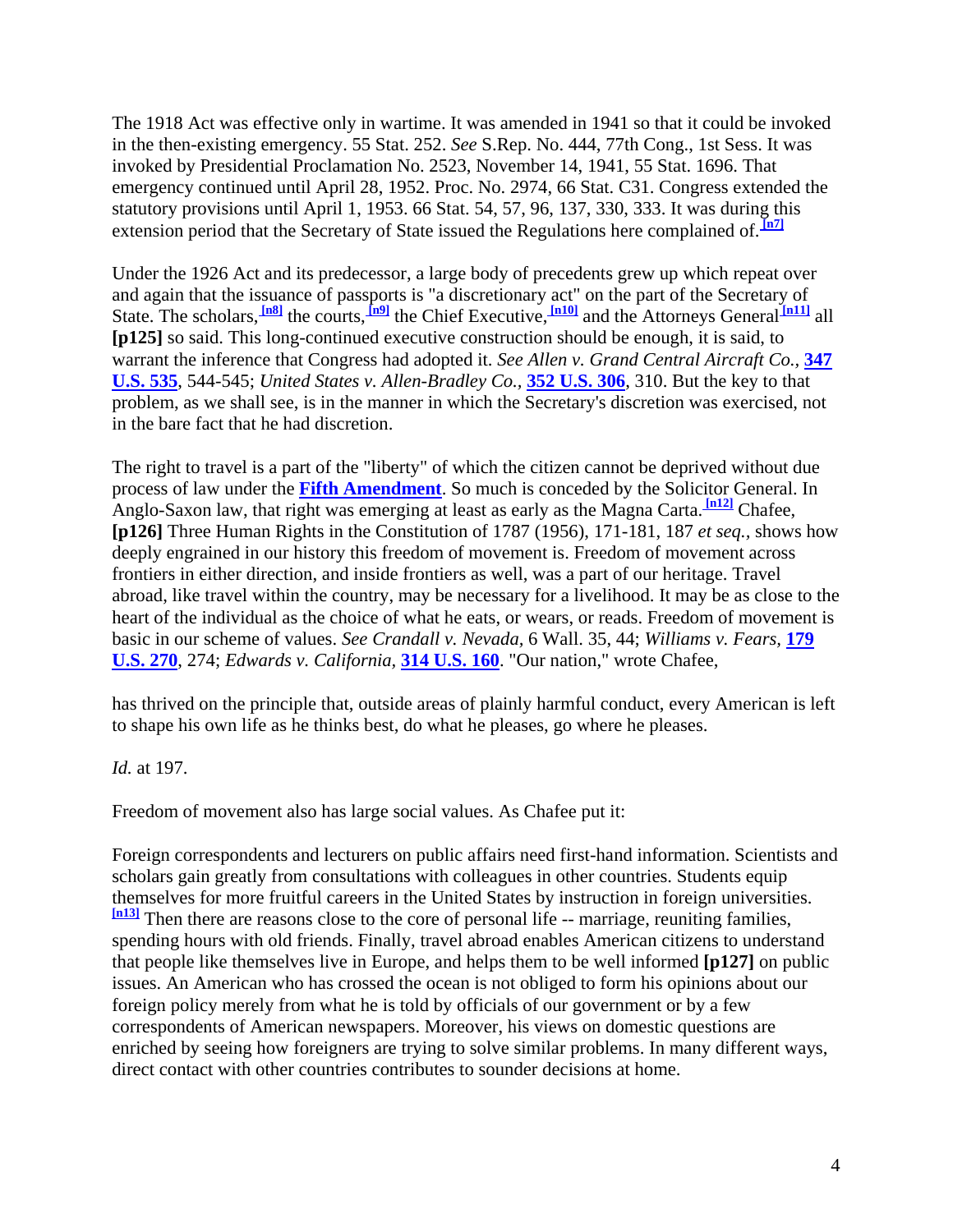*Id.* at 195-196. *And see* Vestal, Freedom of Movement, 41 Iowa L.Rev. 6, 13-14.

Freedom to travel is, indeed, an important aspect of the citizen's "liberty." We need not decide the extent to which it can be curtailed. We are first concerned with the extent, if any, to which Congress has authorized its curtailment.

The difficulty is that, while the power of the Secretary of State over the issuance of passports is expressed in broad terms, it was apparently long exercised quite narrowly. So far as material here, the cases of refusal of passports generally fell into two categories. First, questions pertinent to the citizenship of the applicant and his allegiance to the United States had to be resolved by the Secretary, for the command of Congress was that

No passport shall be granted or issued to or verified for any other persons than those owing allegiance, whether citizens or not, to the United States.

32 Stat. 386, **22 U.S.C. § 212**. Second was the question whether the applicant was participating in illegal conduct, trying to escape the toils of the law, promoting passport frauds, or otherwise engaging in conduct which would violate the laws of the United States. *See* 3 Moore, Digest of International Law (1906), § 512; 3 Hackworth, Digest of International Law (1942), 268; 2 Hyde, International Law (2d rev. ed.), § 401. **[p128]**

The grounds for refusal asserted here do not relate to citizenship or allegiance, on the one hand, or to criminal or unlawful conduct, on the other. Yet, so far as relevant here, those two are the only ones which it could fairly be argued were adopted by Congress in light of prior administrative practice. One can find in the records of the State Department rulings of subordinates covering a wider range of activities than the two indicated. But, as respects Communists, these are scattered rulings, and not consistently of one pattern. We can say with assurance that whatever may have been the practice after 1926, at the time the Act of July 3, 1926, was adopted, the administrative practice, so far as relevant here, had jelled only around the two categories mentioned. We therefore hesitate to impute to Congress, when, in 1952, it made a passport necessary for foreign travel and left its issuance to the discretion of the Secretary of State, a purpose to give him unbridled discretion to grant or withhold a passport from a citizen for any substantive reason he may choose.

More restrictive regulations were applied in 1918 and in 1941 as war measures. We are not compelled to equate this present problem of statutory construction with problems that may arise under the war power. *Cf. Youngstown Sheet & Tube Co. v. Sawyer,* **343 U.S. 579**.

In a case of comparable magnitude, *Korematsu v. United States,* **323 U.S. 214**, 218, we allowed the Government in time of war to exclude citizens from their homes and restrict their freedom of movement only on a showing of "the gravest imminent danger to the public safety." There, the Congress and the Chief Executive moved in coordinated action; and, as we said, the Nation was then at war. No such condition presently exists. No such showing of extremity, no such showing of joint action by the Chief Executive and the Congress to curtail a constitutional right of the citizen, has been made here. **[p129]**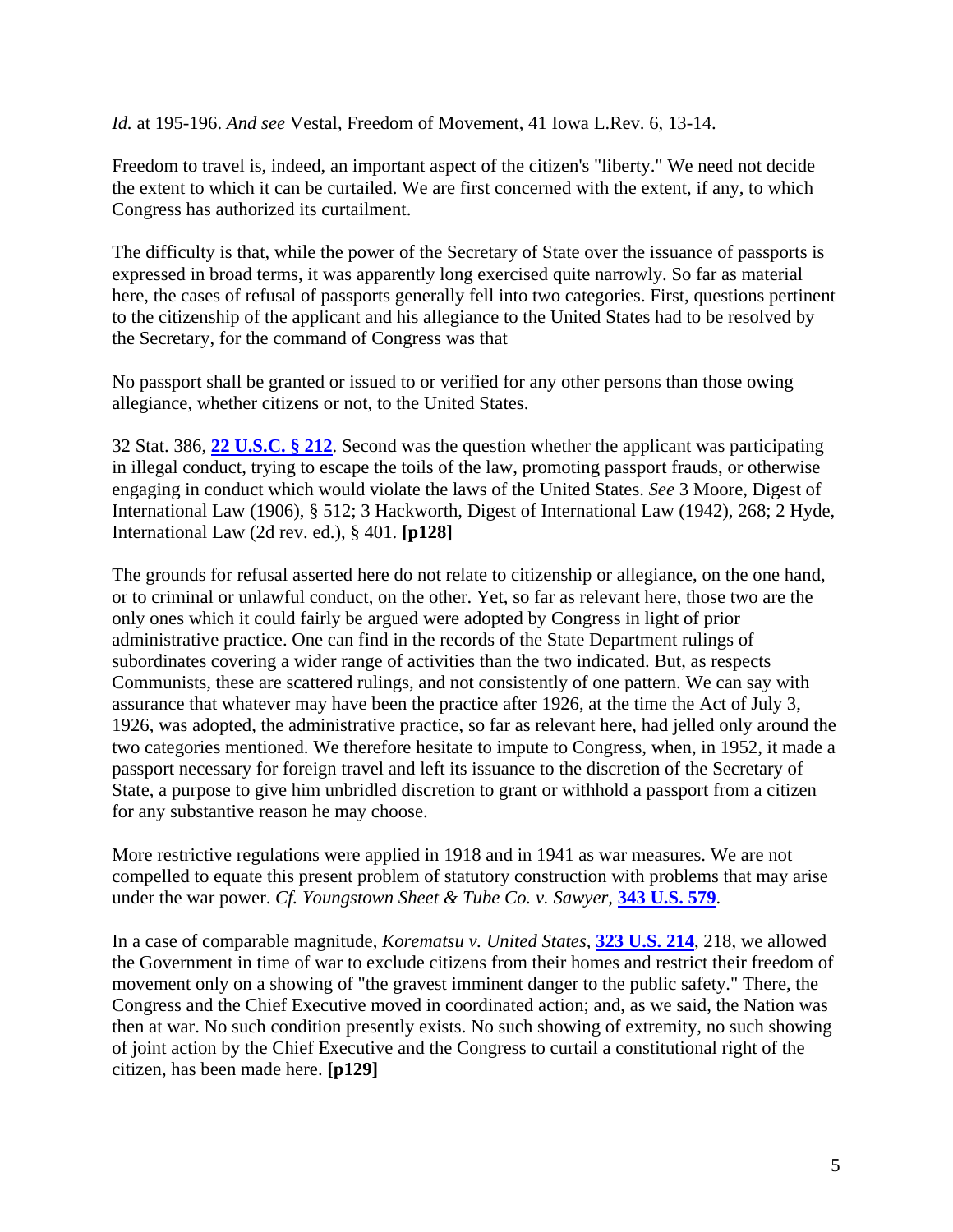Since we start with an exercise by an American citizen of an activity included in constitutional protection, we will not readily infer that Congress gave the Secretary of State unbridled discretion to grant or withhold it. If we were dealing with political questions entrusted to the Chief Executive by the Constitution, we would have a different case. But there is more involved here. In part, of course, the issuance of the passport carries some implication of intention to extend the bearer diplomatic protection, though it does no more than "request all whom it may concern to permit safely and freely to pass, and, in case of need, to give all lawful aid and protection" to this citizen of the United States. But that function of the passport is subordinate. Its crucial function today is control over exit. And, as we have seen, the right of exit is a personal right included within the word "liberty" as used in the **Fifth Amendment**. If that "liberty" is to be regulated, it must be pursuant to the lawmaking functions of the Congress. *Youngstown Sheet & Tube Co. v. Sawyer, supra.* And if that power is delegated, the standards must be adequate to pass scrutiny by the accepted tests. *See Panama Refining Co. v. Ryan,* **293 U.S. 388**, 420-430. *Cf. Cantwell v. Connecticut,* **310 U.S. 296**, 307; *Niemotko v. Maryland,* **340 U.S. 268**, 271. Where activities or enjoyment natural and often necessary to the wellbeing of an American citizen, such as travel, are involved, we will construe narrowly all delegated powers that curtail or dilute them. *See Ex parte Endo,* **323 U.S. 283**, 301-302. *Cf. Hannegan v. Esquire, Inc.,* **327 U.S. 146**, 156; *United States v. Rumely,* **345 U.S. 41**, 46. We hesitate to find in this broad generalized power an authority to trench so heavily on the rights of the citizen.

Thus, we do not reach the question of constitutionality. We only conclude that § 1185 and § 211a do not delegate to the Secretary the kind of authority exercised here. **[p130]** We deal with beliefs, with associations, with ideological matters. We must remember that we are dealing here with citizens who have neither been accused of crimes nor found guilty. They are being denied their freedom of movement solely because of their refusal to be subjected to inquiry into their beliefs and associations. They do not seek to escape the law, nor to violate it. They may or may not be Communists. But, assuming they are, the only law which Congress has passed expressly curtailing the movement of Communists across our borders has not yet become effective. <sup>[n14]</sup> It would therefore be strange to infer that, pending the effectiveness of that law, the Secretary has been silently granted by Congress the larger, the more pervasive, power to curtail in his discretion the free movement of citizens in order to satisfy himself about their beliefs or associations.

To repeat, we deal here with a constitutional right of the citizen, a right which we must assume Congress will be faithful to respect. We would be faced with important constitutional questions were we to hold that Congress, by § 1185 and § 211a, had given the Secretary authority to withhold passports to citizens because of their beliefs or associations. Congress has made no such provision in explicit terms, and, absent one, the Secretary may not employ that standard to restrict the citizens' right of free movement.

## *Reversed.*

1. 22 CFR § 51.135 provides:

In order to promote the national interest by assuring that persons who support the world Communist movement of which the Communist Party is an integral unit may not, through use of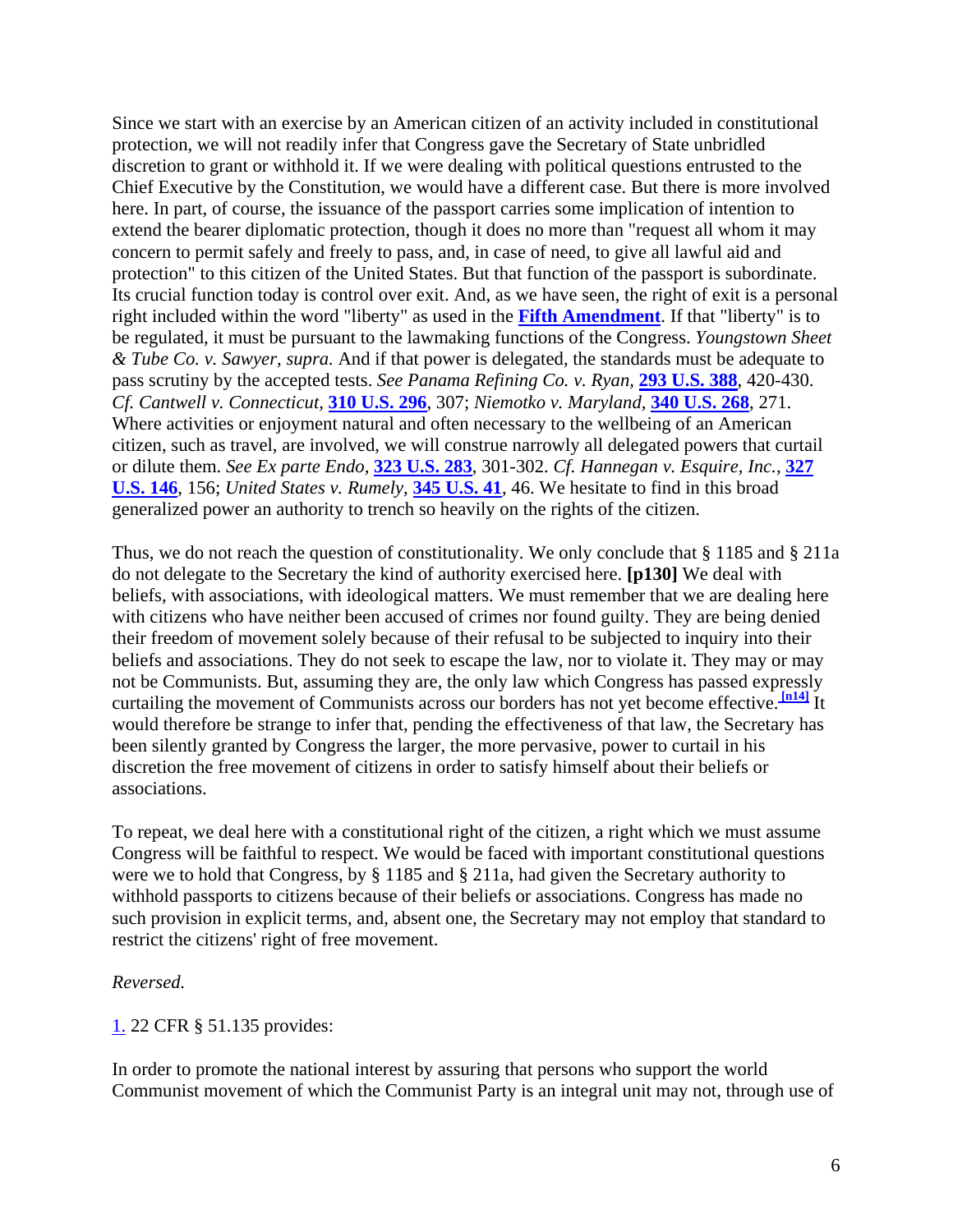United States passports, further the purposes of that movement, no passport, except one limited for direct and immediate return to the United States, shall be issued to:

(a) Persons who are members of the Communist Party or who have recently terminated such membership under such circumstances as to warrant the conclusion -- not otherwise rebutted by the evidence -- that they continue to act in furtherance of the interests and under the discipline of the Communist Party;

(b) Persons, regardless of the formal state of their affiliation with the Communist Party, who engage in activities which support the Communist movement under such circumstances as to warrant the conclusion -- not otherwise rebutted by the evidence -- that they have engaged in such activities as a result of direction, domination, or control exercised over them by the Communist movement;

(c) Persons, regardless of the formal state of their affiliation with the Communist Party, as to whom there is reason to believe, on the balance of all the evidence, that they are going abroad to engage in activities which will advance the Communist movement for the purpose, knowingly and willfully of advancing that movement.

2. Section 51.142 of the regulations provides:

At any stage of the proceedings in the Passport Division or before the Board, if it is deemed necessary, the applicant may be required, as a part of his application, to subscribe, under oath or affirmation, to a statement with respect to present or past membership in the Communist Party. If applicant states that he is a Communist, refusal of a passport in his case will be without further proceedings.

3. Sections 2 and 6 of the Act of September 23, 1950, known as the Internal Security Act of 1950, 64 Stat. 987, 993, 50 U.S.C. §§ 781 785, provide that it shall be unlawful, when a Communist organization is registered under the Act or when "there is in effect a final order of the Board requiring an organization to register," for any member having knowledge of such registry and order to apply for a passport or for any official to issue him one. But the conditions precedent have not yet materialized.

4. That section provides in relevant part:

(a) When the United States is at war or during the existence of any national emergency proclaimed by the President, . . . and the President shall find that the interests of the United States require that restrictions and prohibitions in addition to those provided otherwise than by this section be imposed upon the departure of persons from and their entry into the United States, and shall make public proclamation thereof, it shall, until otherwise ordered by the President or the Congress, be unlawful --

(1) for any alien to depart from or enter or attempt to depart from or enter the United States except under such reasonable rules, regulations, and orders, and subject to such limitations and exceptions as the President may prescribe;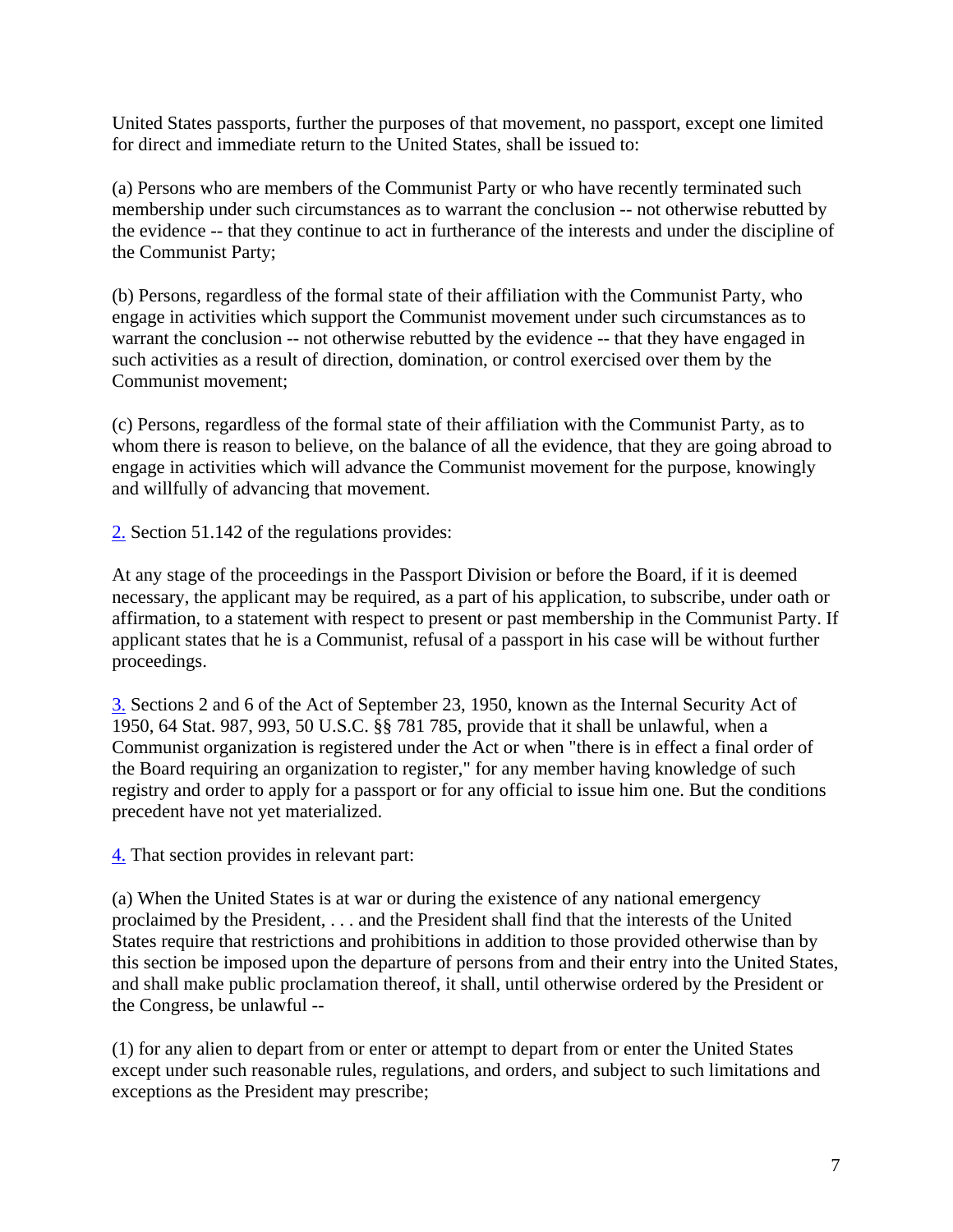\* \* \* \*

(3) for any person knowingly to make any false statement in an application for permission to depart from or enter the United States with intent to induce or secure the granting of such permission either for himself or for another;

\* \* \* \*

(b) After such proclamation as is provided for in subsection (a) has been made and published, and while such proclamation is in force, it shall, except as otherwise provided by the President, and subject to such limitations and exceptions as the President may authorize and prescribe, be unlawful for any citizen of the United States to depart from or enter, or attempt to depart from or enter, the United States unless he bears a valid passport.

5. Proc. No. 3004, 67 Stat. C31.

6. See 9 Op.Atty.Gen. 350, 352.

7. Dept. Reg. No. 108.16, effective August 28, 1952, 17 Fed.Reg. 8013.

8. See 2 Hyde, International Law (2d rev. ed.1945), § 399; 3 Hackworth, Digest of International Law (1942), § 268.

9. See Perkins v. Elg, 307 U.S. 325, 350.

10. Exec.Order No. 654, June 13, 1907; id. No. 2119-A, Jan. 12, 1915; id. No. 2286-A, Dec. 17, 1915; id. No. 2362-A, Apr. 17, 1916; id. No. 2519-A, Jan. 24, 1917; id. No. 4382-A, Feb. 12, 1926; id. No. 4800, Jan. 31, 1928; id. No. 5860, June 22, 1932; id. No. 7856, Mar. 31, 1938, 3 Fed.Reg. 681, 22 CFR § 51.75. The present provision is that last listed and reads in part as follows:

The Secretary of State is authorized in his discretion to refuse to issue a passport, to restrict a passport for use only in certain countries, to restrict it against use in certain countries, to withdraw or cancel a passport already issued, and to withdraw a passport for the purpose of restricting its validity or use in certain countries.

The Department, however, did not feel that the Secretary of State could exercise his discretion willfully without cause. Acting Secretary Wilson wrote on April 27, 1907,

The issuance of passports is a discretionary act on the part of the Secretary of State, and he may, for reasons deemed by him to be sufficient, direct the refusal of a passport to an American citizen; but a passport is not to be refused to an American citizen, even if his character is doubtful, unless there is reason to believe that he will put the passports to an improper or unlawful use.